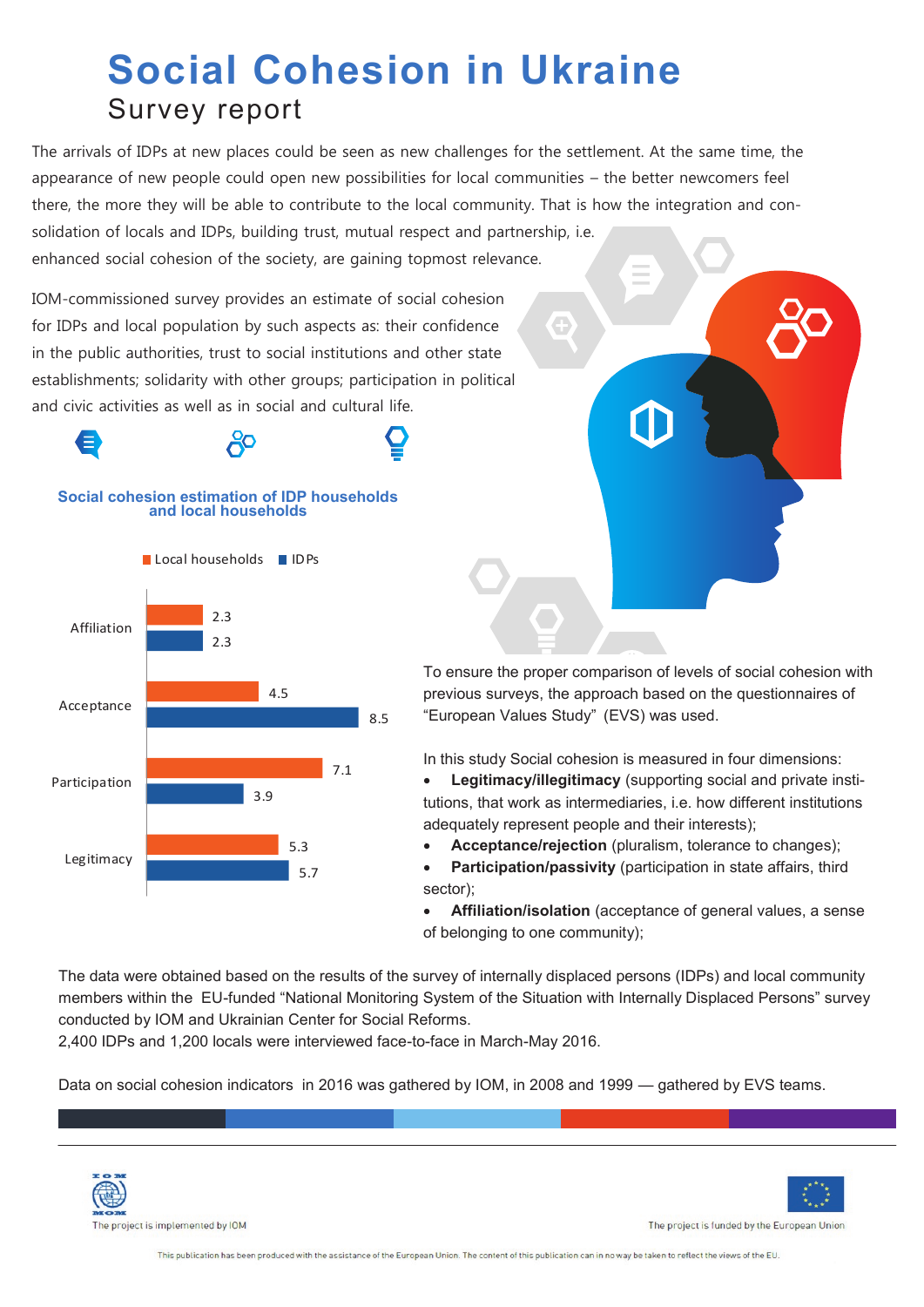

### **LEGITIMACY**

- IDPs reported 4% more trust in the state media: 9.4% of IDPs completely trust state media institutions, in comparison to 5.7% of local households;
- IDPs demonstrate almost 8% higher trust in the armed forces and 10.8% higher trust in the police.
- IDPs generally demonstrate a higher level of satisfaction and trust in democracy and governance: 5.8% difference in the reported trust to the Administration of the President and the Cabinet of Ministers, 5.7% more trust to the Verkhovna Rada.

දිං

## **ACC EP TANC E**

**Solidarity with IDPs**

Ξ

**Solidarity with the population of the locality**



#### **Solidarity with the population of Donbas and Crimea**



**Solidarity with the population of Ukraine**



- IDPs report a similar level of solidarity with other IDPs (79.8%) and with local residents (74.2%),
- There is significant differdarity with the local population.
- General population's (combined dataset) solidarity with IDPs is much lower than solidarity with local population (48.8% for IDPs and 83.8% for locals respectfully).

- ence in attitude of local households to IDPs — 43.8% feel solidarity with IDPs, almost twice as many (83.5%) state soli-
- 79.8
- 43.8 48.8 5.3 13.7 36.5 36.6 IDPs Local General

households population

# $\blacksquare$  Yes  $\blacksquare$  No  $\blacksquare$  Difficult to say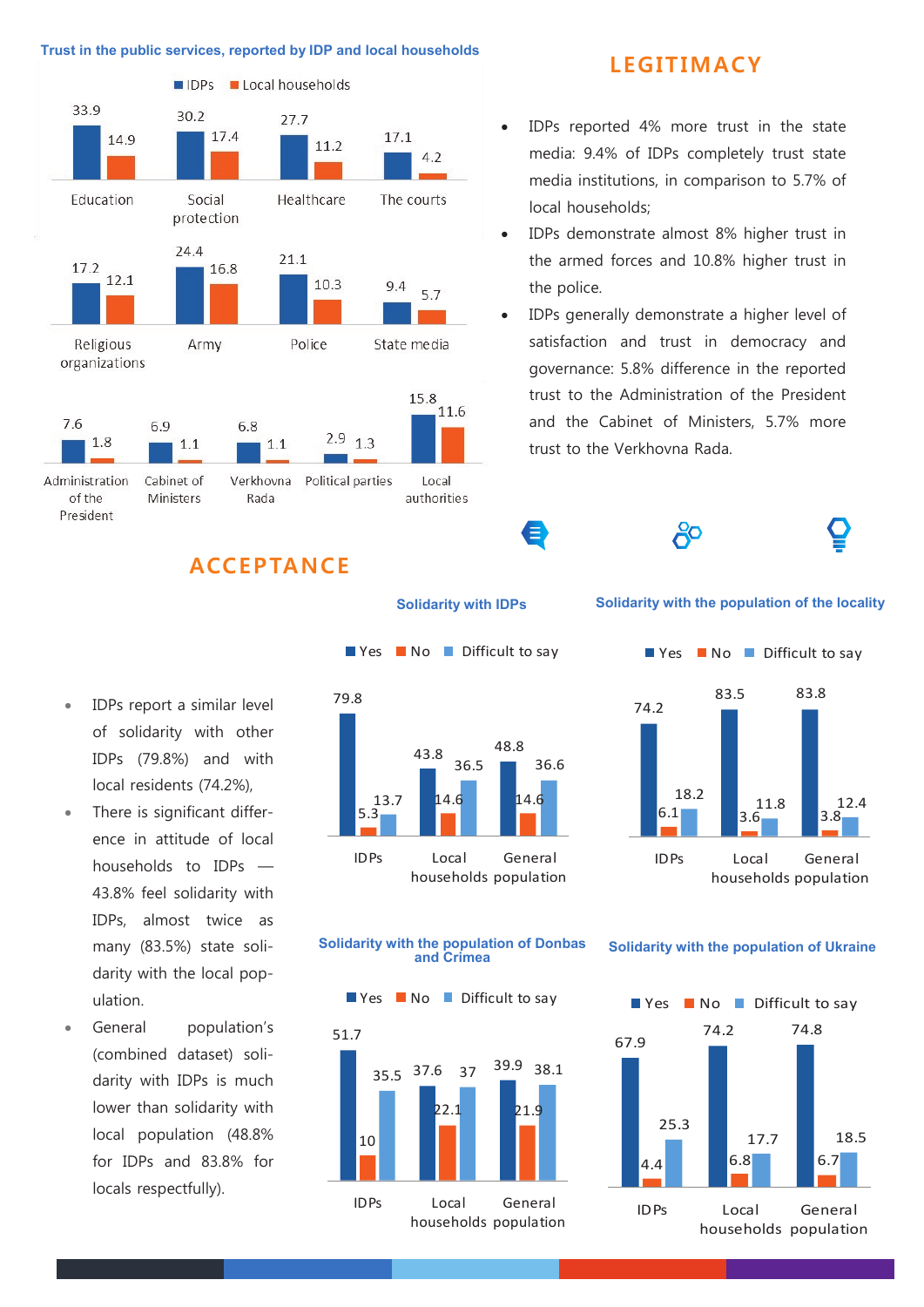#### **PARTICIPATION**





IDPs rarely discuss political issues with family, friends and acquaintances, whereas local residents are 22% more apt to do so (50% of IDPs admit that they very rarely or never discuss political issues in comparison to 28.1% of local residents who never or very rarely have political discussions).

**Frequency of discussion of political issues with family, friends and acquaintances**



## **A F F I L I AT ION**

#### **Volunteering NGOs, political and social organizations reported by IDP and local households**

IDPs Local households



 IDPs are 2.6% more likely to volunteer in NGOs than locals

- Locals are 2.6% more likely to volunteer in religious, cultural centers, age, gender or ethnical communities
- Volunteering in political parties is 1.9% more popular among local residents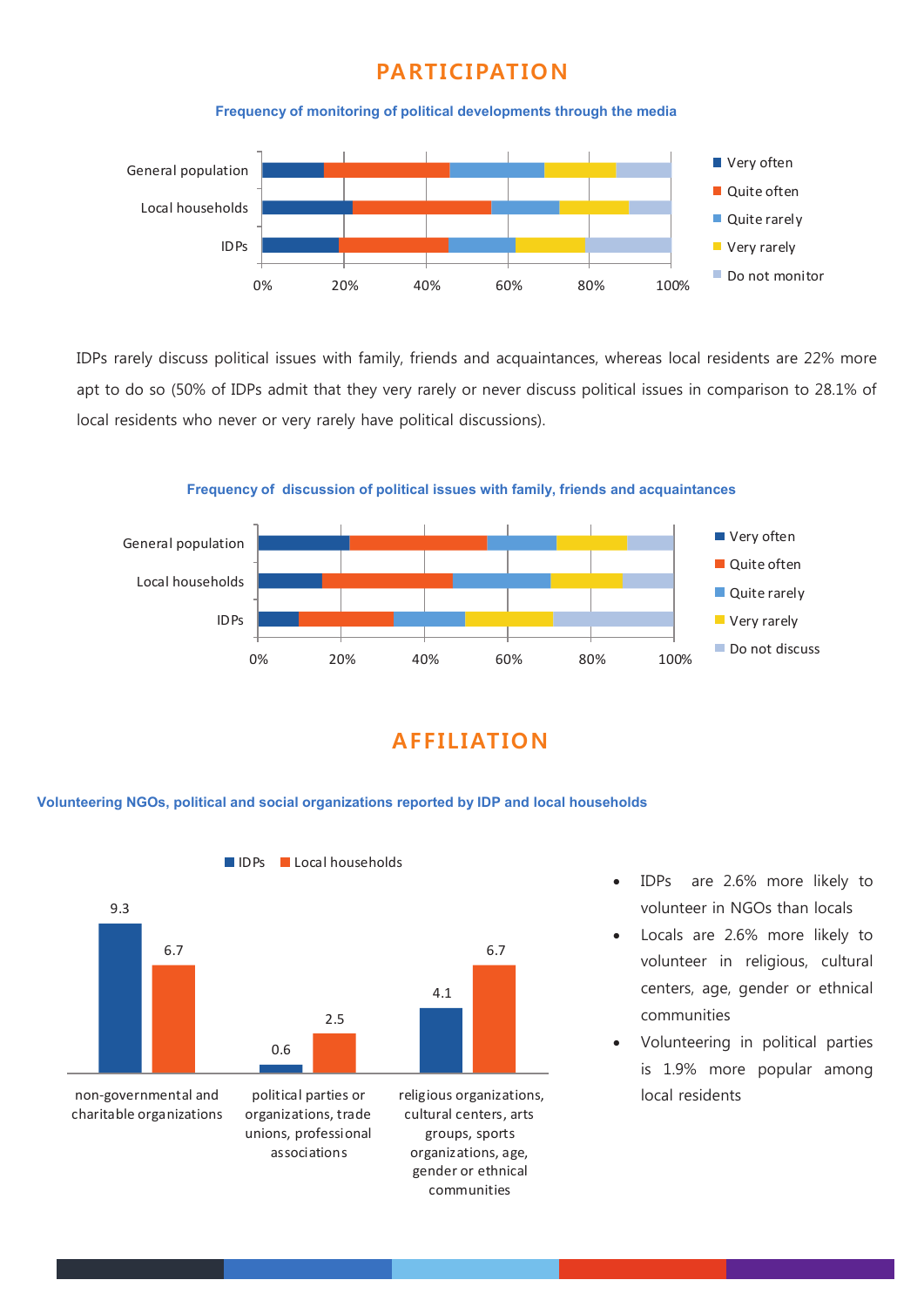Data on level of social cohesion in Ukraine in 2008 and 1999 years were obtained from the European Values Study datasets, which was conducted by Tilburg University and European partners, data of 2016 (collected within the National Monitoring System survey, conducted by IOM ) were statistically weighted to be comparable with the previous rounds of EVS. Questionnaires and sample were designed to be corresponding to EVS

methodology. **L EG IT IM ACY**

#### **Trust in the public services, social and governmental institutions**





 Public trust in social protection institutions has dramatically increased over the past years (4.7% in 2008 and 18.4% in 2016).

- Trust in the police has increased by 6.3% in comparison to 2008 (% of respondents who reported complete trust to the institution — 4.7% in 2008 and 11% in 2016 ).
- The percentage of respondents who reported complete trust to the police and chose the "Rather trust than distrust" option is 56.8% in 2016 compared to 29% in 2008, and 32.3% in 1999. The almost 28% increase of trust indicates changes in the attitude of Ukrainian society to the police and law enforcement institutions.
- Trust in local authorities has increased from 3.7% in 2008 to 11.8% in 2016, and this is the only authority that shows positive dynamics.